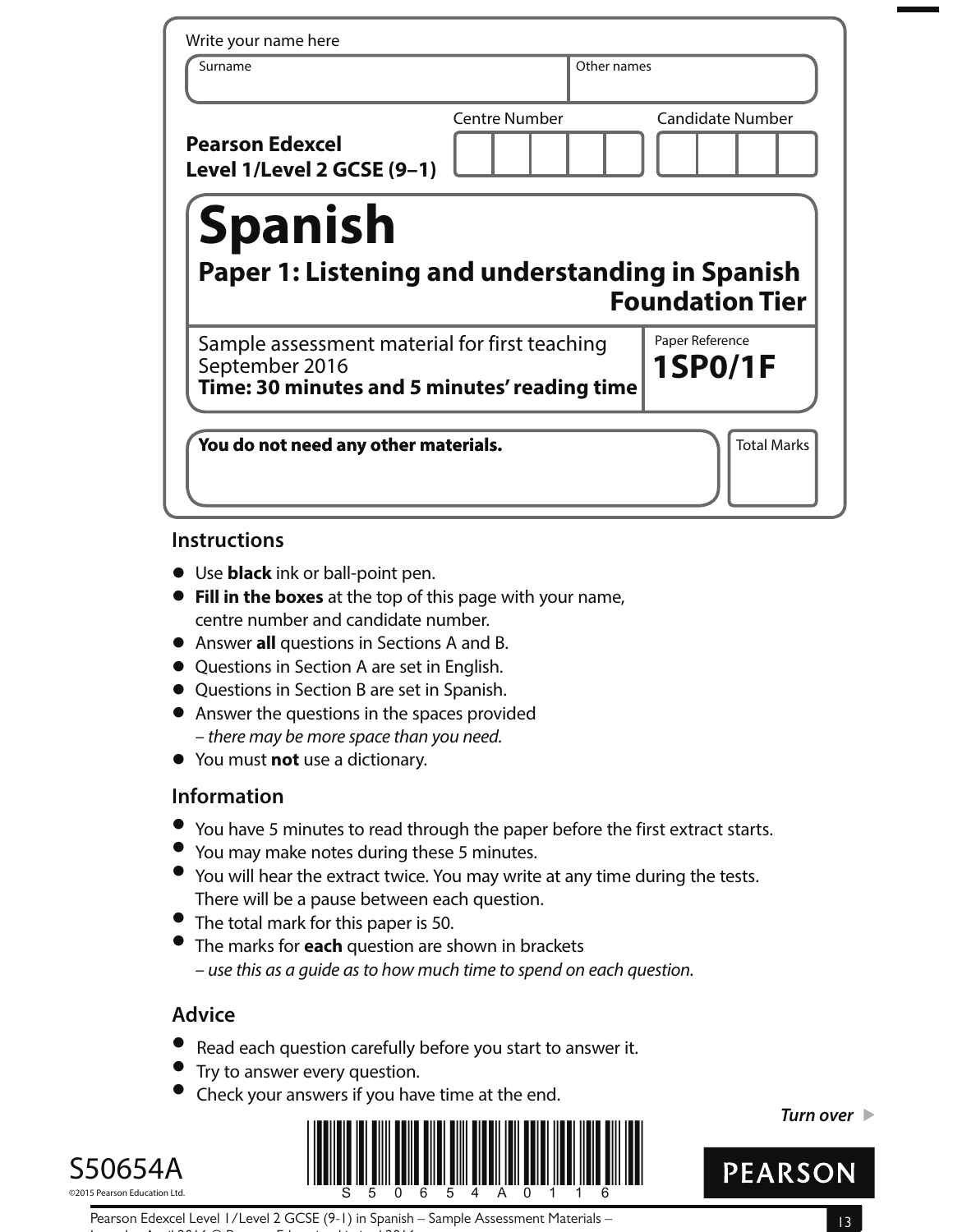## **Answer ALL questions.**

Some questions must be answered with a cross in a box  $\boxtimes$ . If you change your mind about an answer, put a line through the box  $\boxtimes$  and then mark your new answer with a cross  $\boxtimes$ .

#### **SECTION A**

#### **An interview with Sofía**

**1** You listen to a radio interview with a local celebrity, Sofía. What does Sofía mention about her life?

Listen to the recording and put a cross  $\boxtimes$  in each one of the **three** correct boxes.

|    | <b>Example:</b> her parents |  |  |
|----|-----------------------------|--|--|
|    | <b>A</b> herage             |  |  |
|    | <b>B</b> her hobbies        |  |  |
|    | <b>C</b> her children       |  |  |
| D. | her career                  |  |  |
|    | $E$ her home                |  |  |
|    | <b>F</b> her friends        |  |  |
|    | <b>G</b> her pets           |  |  |
|    |                             |  |  |

## **(Total for Question 1 = 3 marks)**

**DOMONWERT LEADERS**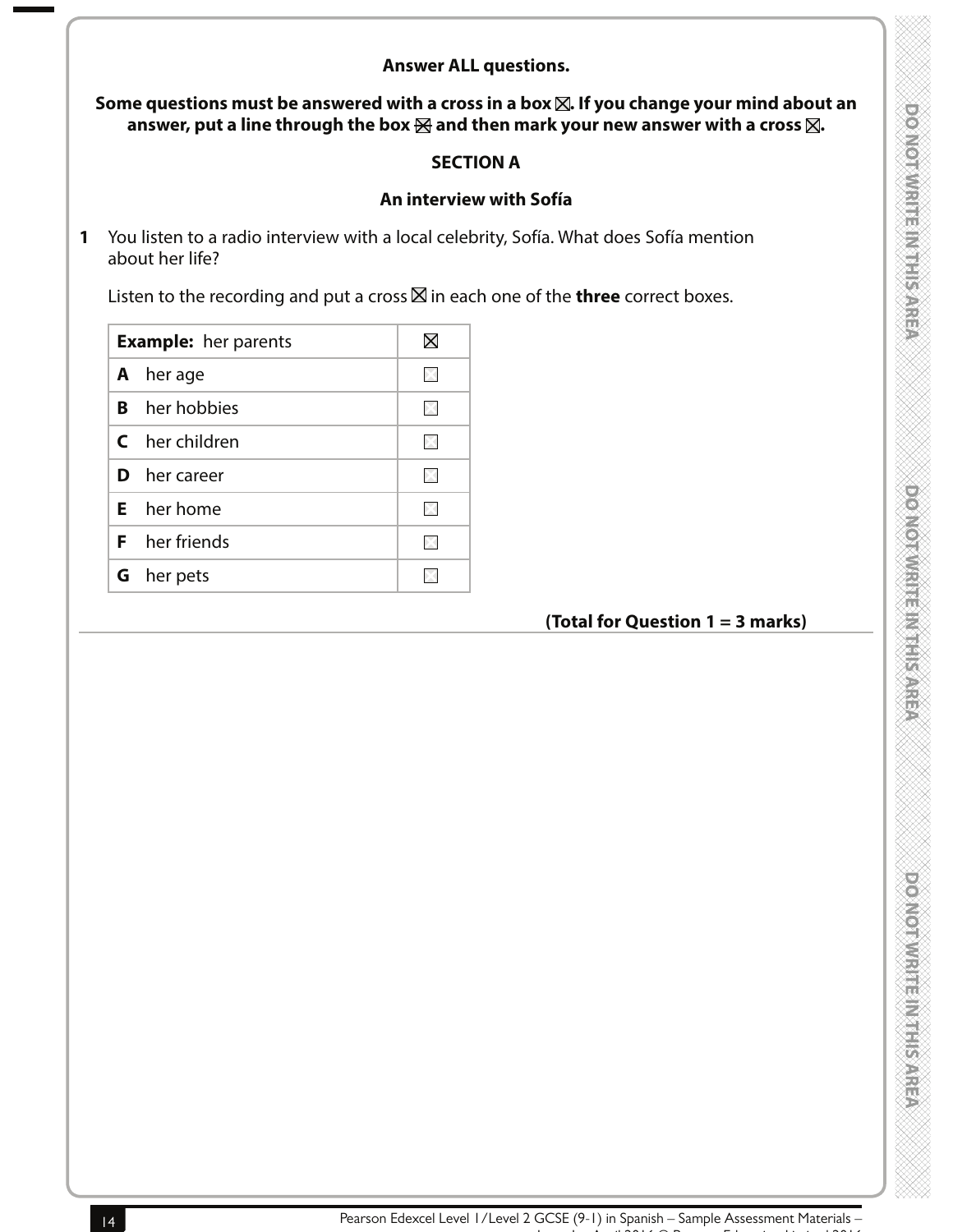### **Exchange school in Granada**

**2** Your exchange partner Iván is talking about his school in Granada.

What does he say?

Listen to the recording and complete the sentences by putting a cross  $\boxtimes$  in the correct box for each question.

**Example:** School starts at…

|  | $\blacksquare$   A 8.00 |
|--|-------------------------|
|  | $\blacksquare$   B 8.15 |
|  | $\boxtimes$   C 8.30    |
|  | $\Box$ D 8.45           |

(i) There are lots of…

|  | $\mathbb{N}$   <b>A</b> examinations       |
|--|--------------------------------------------|
|  | $\mathbb{N}$ <b>B</b> homework tasks       |
|  | $\mathbb{Z}$   <b>C</b> additional lessons |
|  | $\Box$ <b>D</b> school rules               |

#### (ii) Most of the teachers are…

|  | $\Box$   <b>A</b> lenient |
|--|---------------------------|
|  | $\Box$ <b>B</b> friendly  |
|  | $\Box$ <b>C</b> amusing   |
|  | $\Box$   <b>D</b> young   |

(iii) Iván likes to study…

|                                | $\boxtimes$   A science            |
|--------------------------------|------------------------------------|
| $\boxtimes$ $\boxtimes$ $\Box$ |                                    |
|                                | $\Box$   <b>C</b> languages        |
|                                | $\mathbb{R}$   <b>D</b> humanities |

## **(Total for Question 2 = 3 marks)**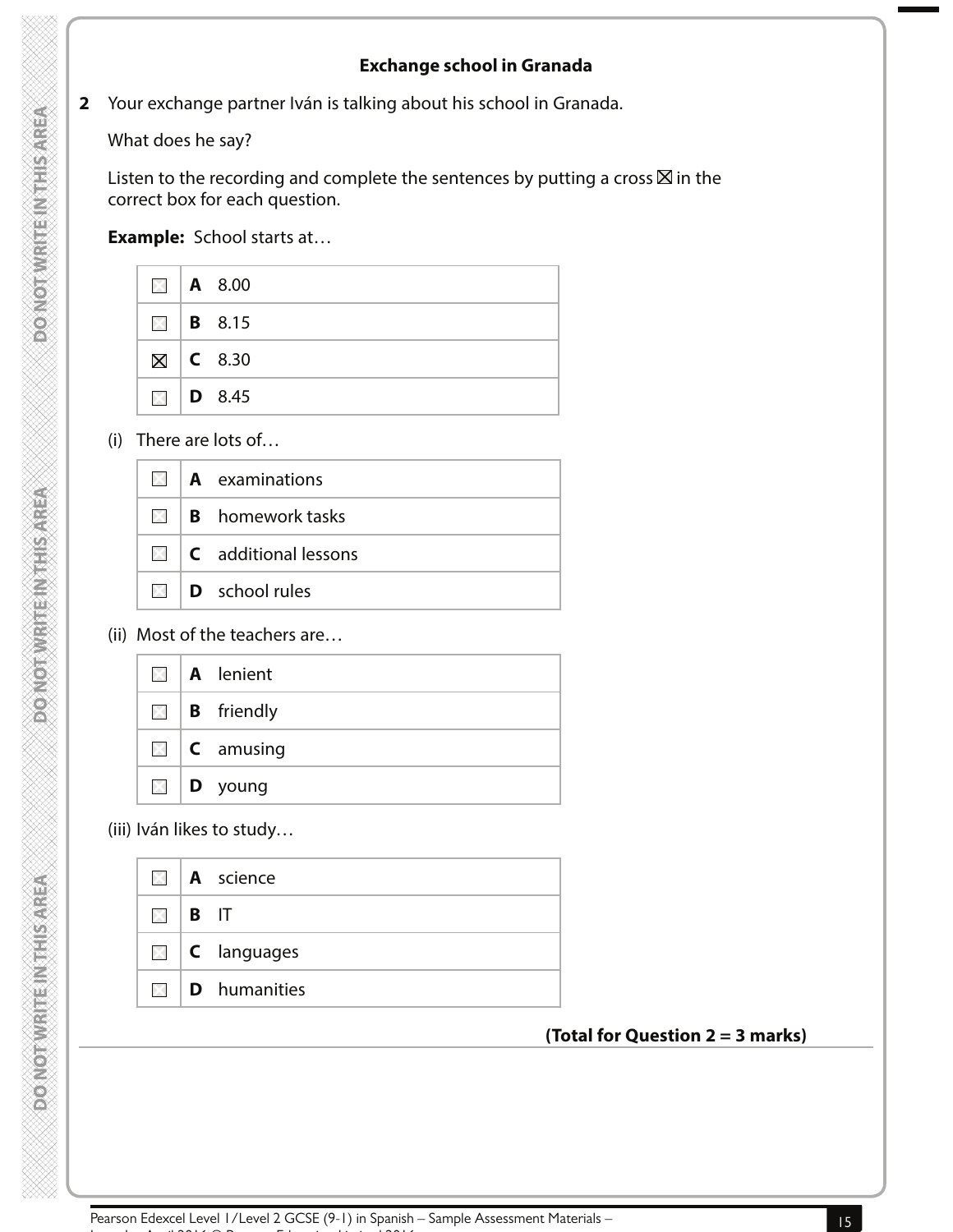## **Volunteering in Latin America**

**3** Some students are talking about their experience of volunteering in Latin America.

What do they do?

Listen to the recording and put a cross  $\boxtimes$  in each one of the **three** correct boxes.

|                 |                                | <b>Mariana</b> | <b>Isabel</b> | <b>Javier</b> |
|-----------------|--------------------------------|----------------|---------------|---------------|
| <b>Example:</b> | I work in a hospital           | $\boxtimes$    |               |               |
| A               | I teach adults                 | $\times$       | ÞК            |               |
| B               | I teach languages              | $\times$       |               |               |
| C               | I help to plant trees          | $\times$       |               |               |
| D               | I deliver food to the villages | $\times$       | ×             |               |
| Е               | I help clean up the beaches    | $\times$       | ÞК            |               |
| F               | I work in the main office      | $\times$       |               |               |
| G               | I help to protect wildlife     | X              |               |               |

# **(Total for Question 3 = 3 marks)**

powonwith this may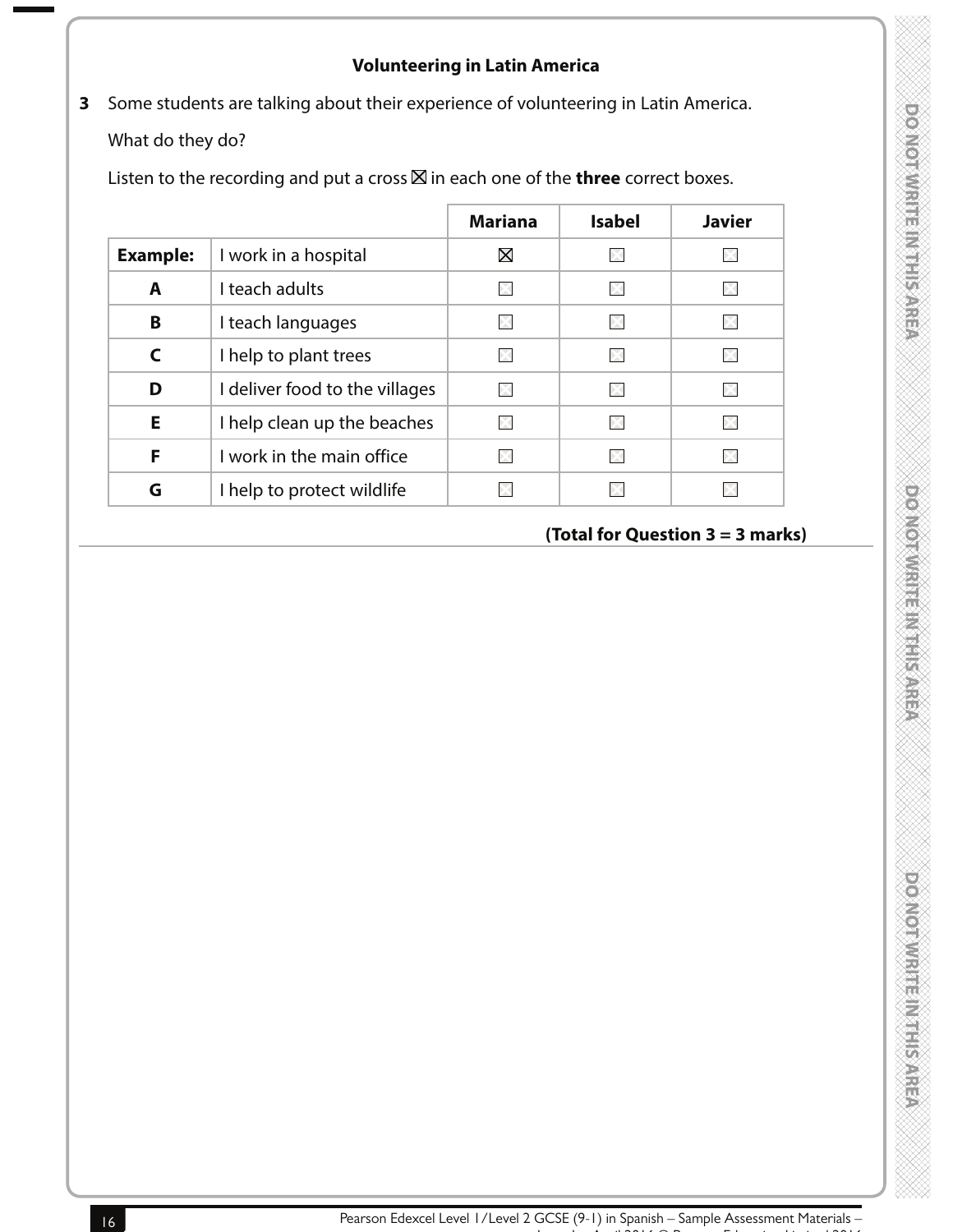#### **Spanish Grand Prix in Cataluña**

**4** Camila and her friends are planning to visit the racing circuit in Cataluña.

What do they want to do during their stay?

Listen to the recording and put a cross  $\boxtimes$  in each one of the **three** correct boxes.

|                 |                               | <b>Camila</b> | <b>Hugo</b> | Jorge |
|-----------------|-------------------------------|---------------|-------------|-------|
| <b>Example:</b> | stay at a local campsite      | $\boxtimes$   |             |       |
| A               | choose where to sit           |               | ×           |       |
| B               | get tickets in advance        |               |             |       |
| C               | meet the drivers              |               | ×           |       |
| D               | eat in the special restaurant |               |             |       |
| E               | take photos of the cars       |               |             |       |
| F               | drive on the track            |               |             |       |
| G               | buy a special brochure        |               |             |       |

# **(Total for Question 4 = 3 marks)**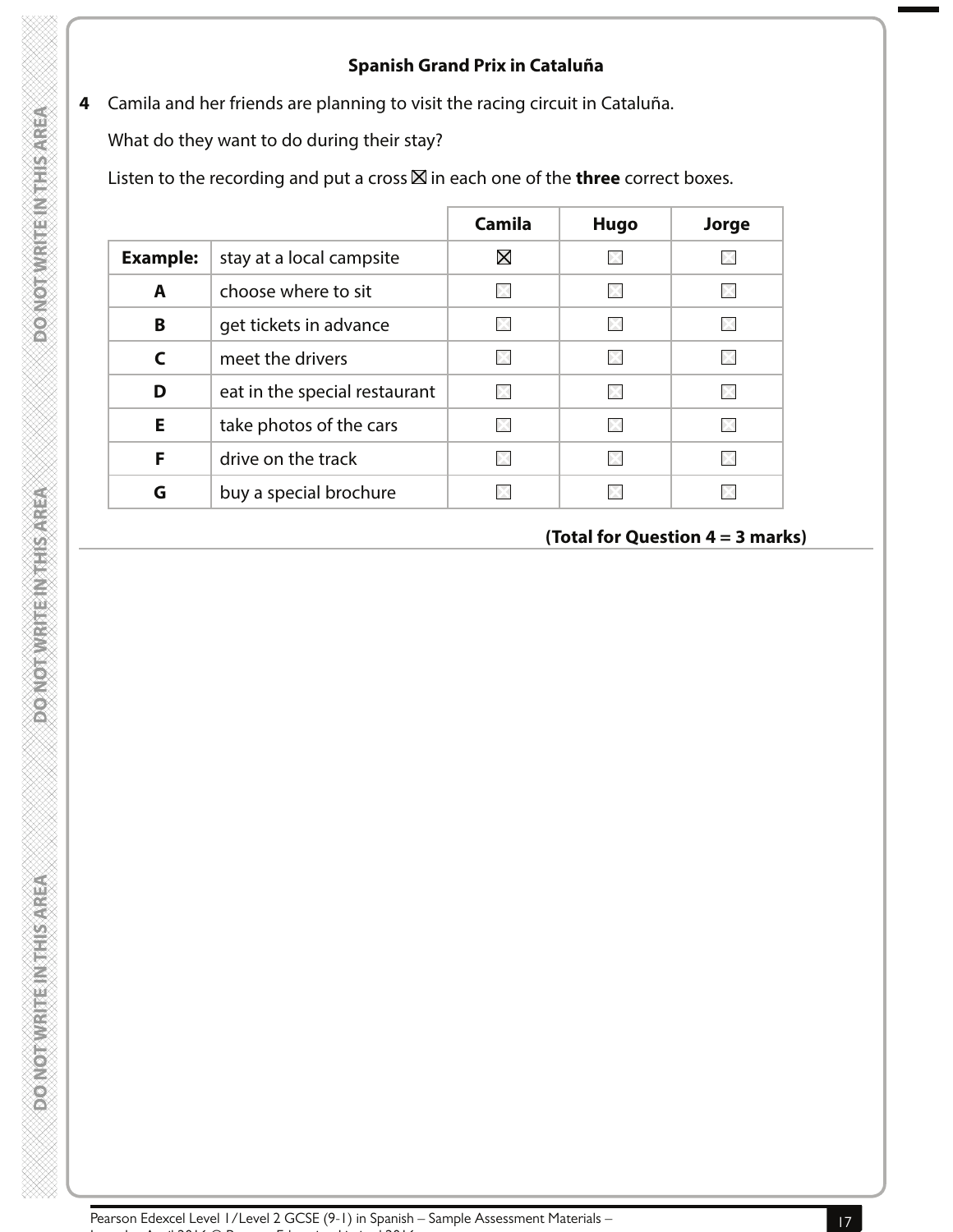| Your friend is talking to Miguel, the new Spanish student in your class.                                                   |     |
|----------------------------------------------------------------------------------------------------------------------------|-----|
| Listen to their conversation and answer the following questions in English.<br>(a) How long has Miguel been at the school? |     |
|                                                                                                                            |     |
|                                                                                                                            | (1) |
| (b) What does Miguel like about school? Give two details.                                                                  | (2) |
| (c) What does Miguel say about homework?                                                                                   | (1) |
| (Total for Question 5 = 4 marks)                                                                                           |     |

**DONOTWRITEM THIS AREA**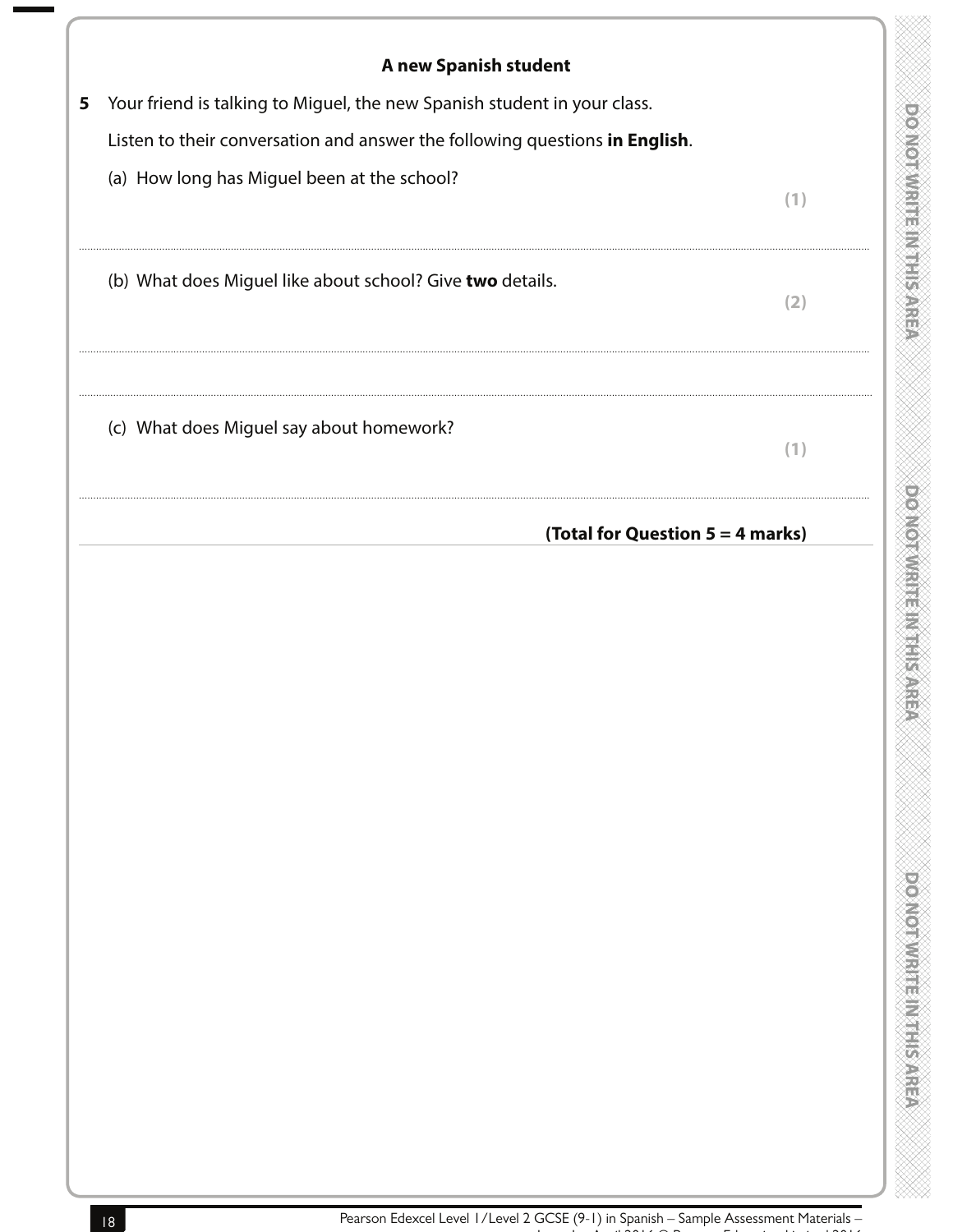#### **A celebration in Mexico**

**6** The Spanish language assistant at your school is giving a presentation on the celebration of "El Día de los Muertos" (The Day of the Dead) in Mexico.

Complete the sentences. Use the correct word or words from the box.

|            | beginning                                                           | cook    | three days |         | buy                              |
|------------|---------------------------------------------------------------------|---------|------------|---------|----------------------------------|
|            | sweets                                                              | flowers | end        | one day |                                  |
|            | (a) This festival starts at the <u>end</u> of October and lasts for |         |            |         |                                  |
| (b) People |                                                                     |         |            |         |                                  |
|            |                                                                     |         |            |         | (Total for Question 6 = 3 marks) |

Issue 1 – April 2016 © Pearson Education Limited 2016

**DONOTWRITEINTHIS AREA**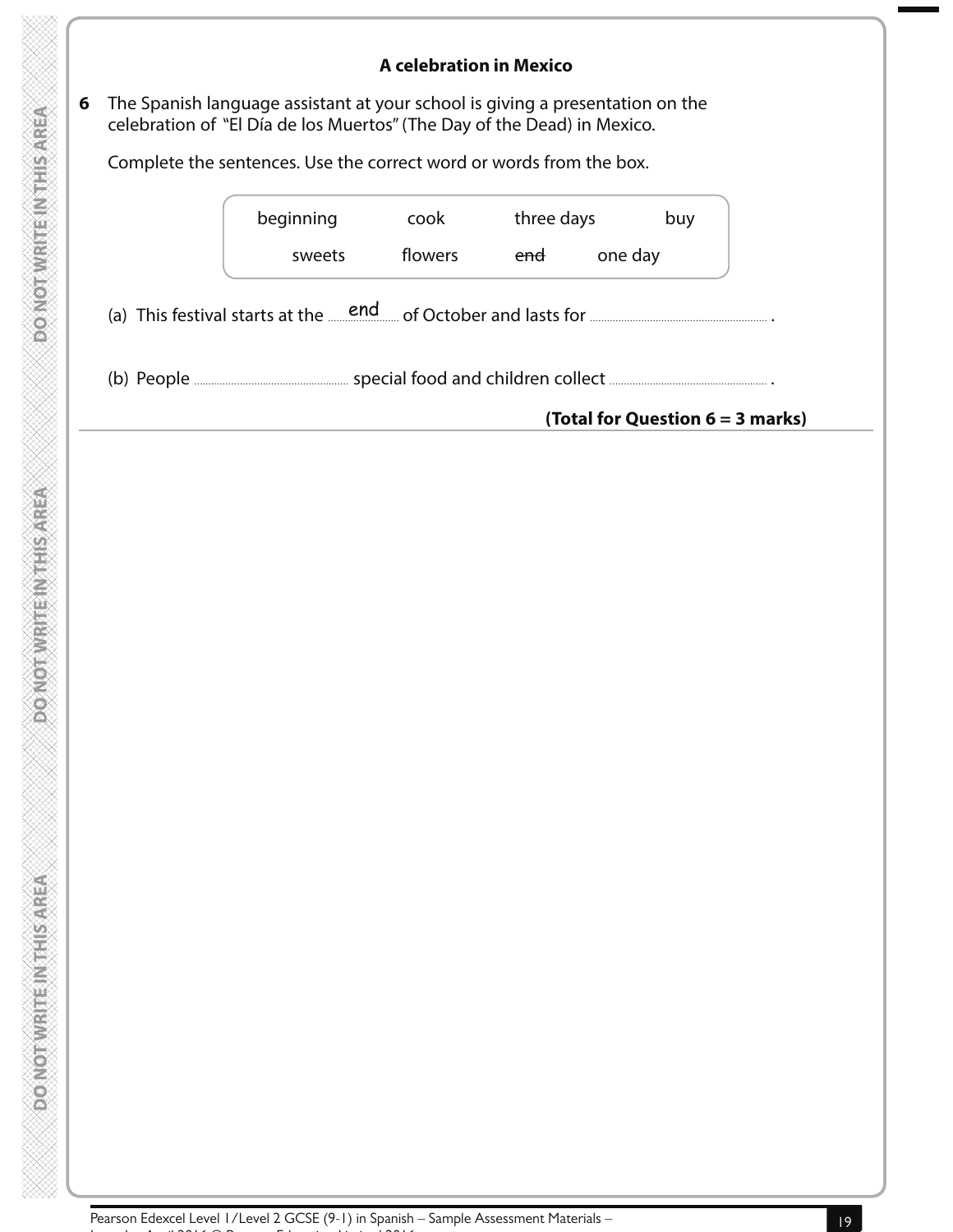## **Celebrating Earth Day**

**7** As part of the celebration of Earth Day the Spanish Language Assistant gives a presentation about looking after the environment.

What does she mention she is interested in?

Listen to the recording and put a cross  $\boxtimes$  in each one of the **three** correct boxes.

| <b>Example:</b> saving the environment |                               |  |
|----------------------------------------|-------------------------------|--|
| A                                      | endangered species            |  |
| R                                      | actions in school             |  |
| C                                      | air quality                   |  |
| D                                      | global warming                |  |
|                                        | <b>E</b> methods of transport |  |
| F.                                     | volunteering                  |  |
|                                        | G health                      |  |

# **(Total for Question 7 = 3 marks)**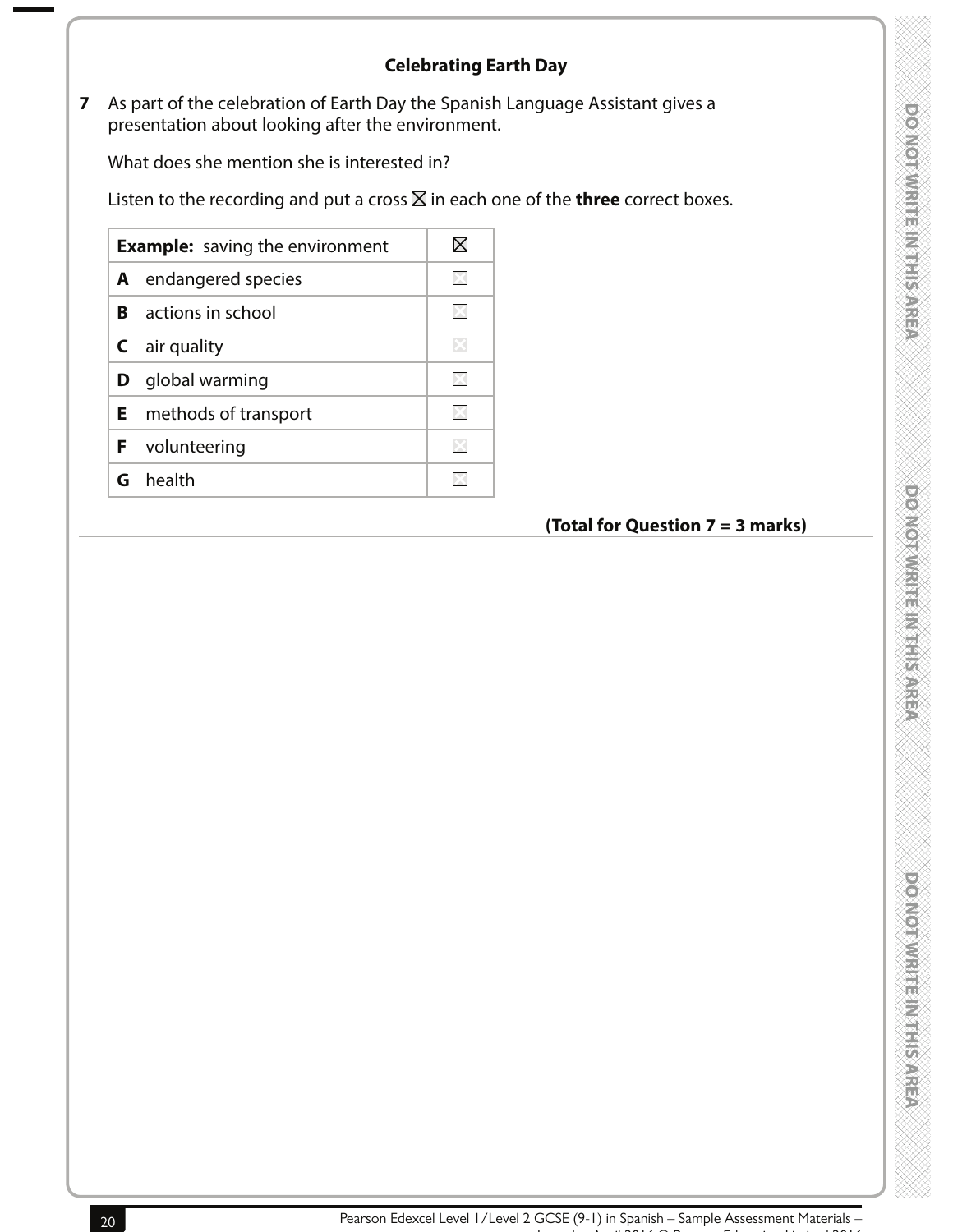

**DOMORWHIEINTHISMREA**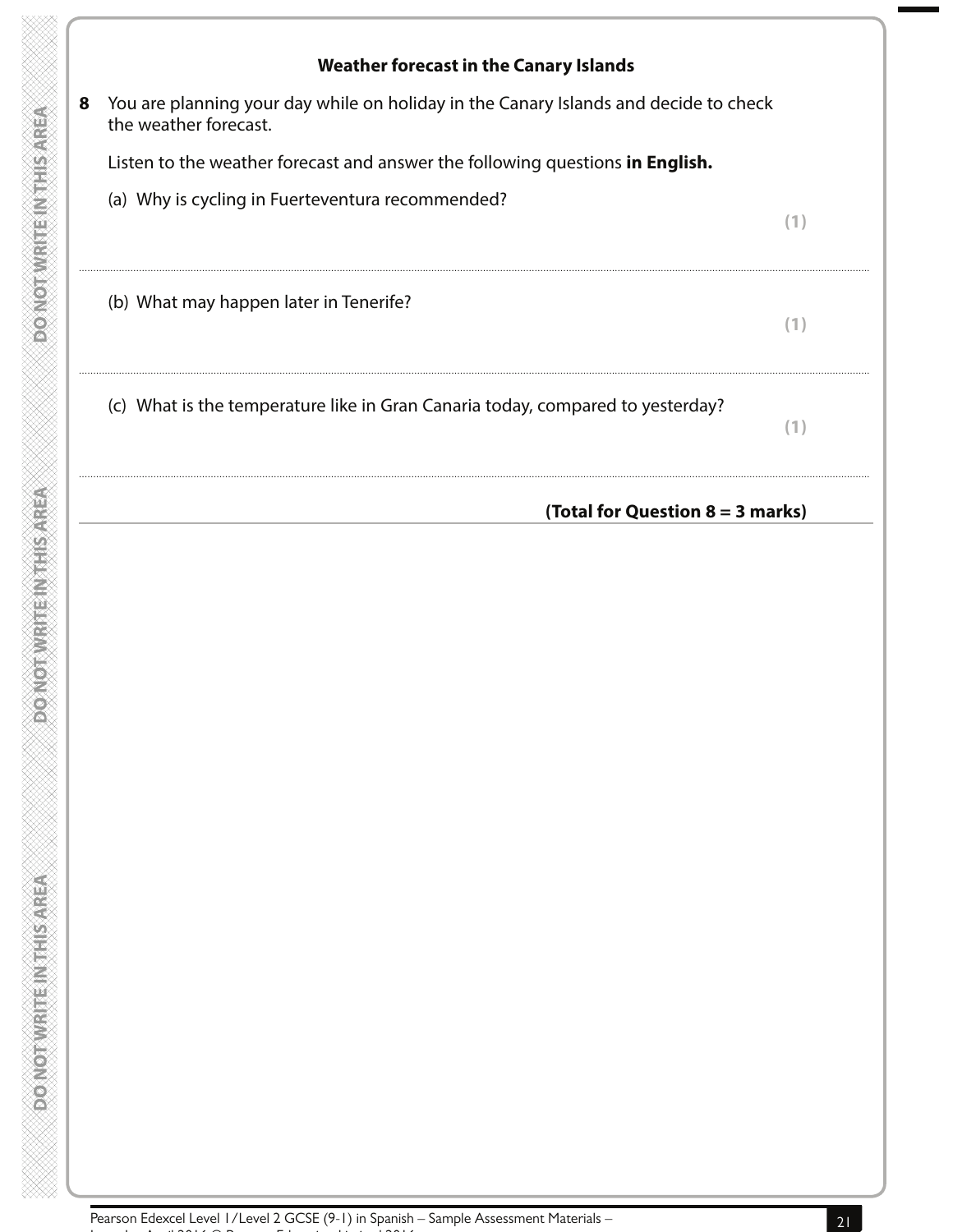#### **The importance of learning languages**

**9** You are listening to a radio programme. Julio Crespo, Director of the Cervantes Institute, is talking about the importance of learning languages.

What does he say?

Listen to the recording and complete the sentences by putting a cross  $\boxtimes$  in the correct box for each question.

 **Example:** Learning another language is…

|              | $\blacksquare$   <b>A</b> interesting |
|--------------|---------------------------------------|
|              | $\Box$   <b>B</b> easy                |
|              | $\boxtimes$   C vital                 |
| $\Box$ D fun |                                       |

(i) Most school pupils…

|            | $\Box$ <b>A</b> avoid learning languages          |
|------------|---------------------------------------------------|
| $\times$ 1 | <b>B</b> find their lessons boring                |
|            | $\Box$ <b>C</b> think languages are not important |
| $\times$   | <b>D</b> prefer information technology            |

(ii) Speaking another language will improve…

| $\times$   | <b>A</b> your grades at school                |  |  |
|------------|-----------------------------------------------|--|--|
| $\times$ 1 | <b>B</b> your future holidays                 |  |  |
|            | $\blacksquare$ <b>C</b> your future ambitions |  |  |
|            | $\Box$ <b>D</b> your family life              |  |  |

(iii) Companies are looking for…

|  | $\Box$ <b>A</b> hard-working people                |  |
|--|----------------------------------------------------|--|
|  | $\Box$ <b>B</b> workers who speak two languages    |  |
|  | $\Box$ <b>C</b> school teachers                    |  |
|  | $\Box$ <b>D</b> people who want to learn languages |  |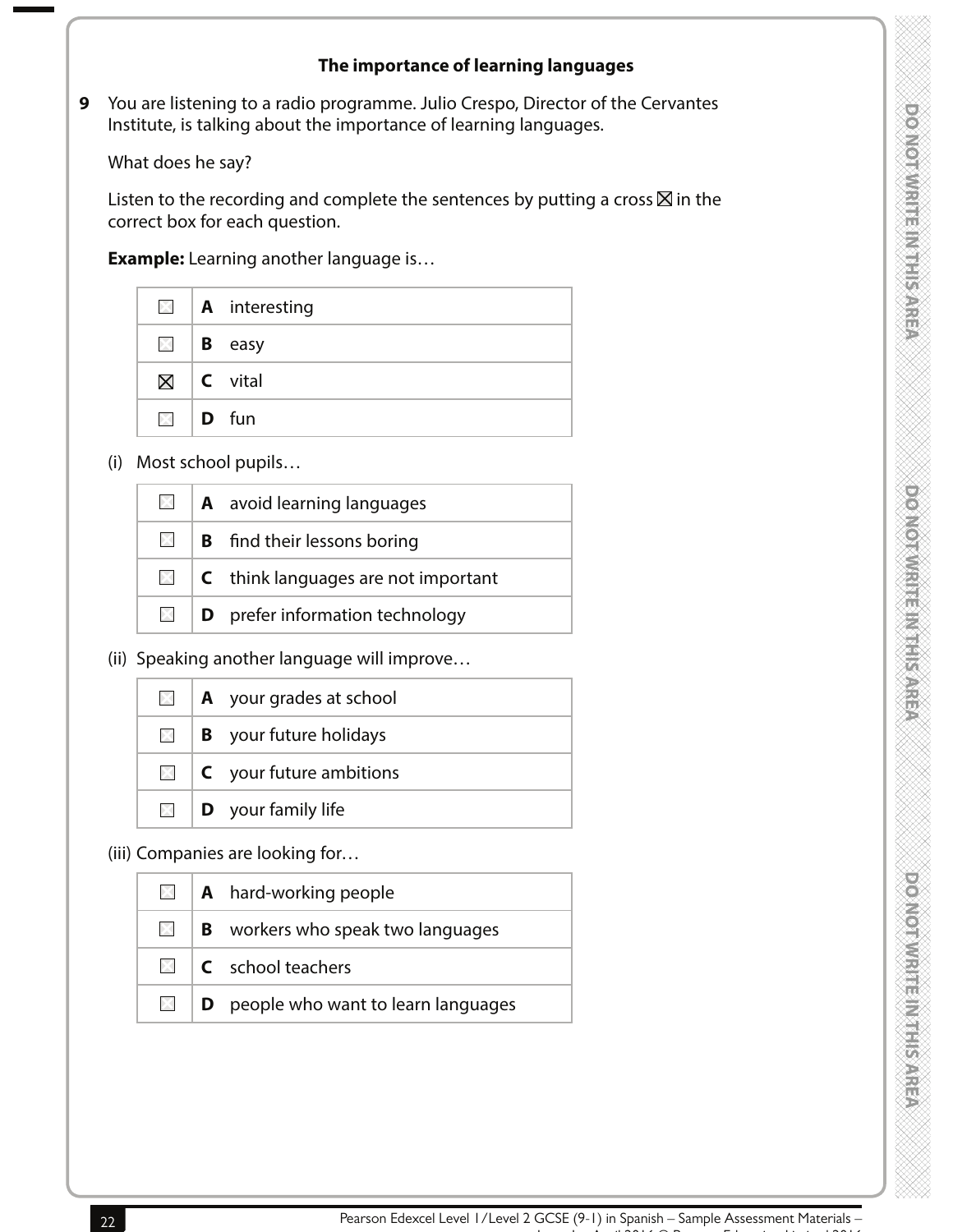(iv) Speaking another language can help you to…

**DOONOTWRITENTHIS AREA** 

**PONOTWRITEINTHSAREA** 

**DO NOTWRITEIN THIS AREA** 

| $\boxtimes$  | <b>A</b> earn more money                                      |  |  |
|--------------|---------------------------------------------------------------|--|--|
| $\mathbb{R}$ | <b>B</b> get better qualifications                            |  |  |
|              | $\blacksquare$ $\blacksquare$ $\blacksquare$ make new friends |  |  |
| $\mathbb{R}$ | <b>D</b> be more self confident                               |  |  |

## **(Total for Question 9 = 4 marks)**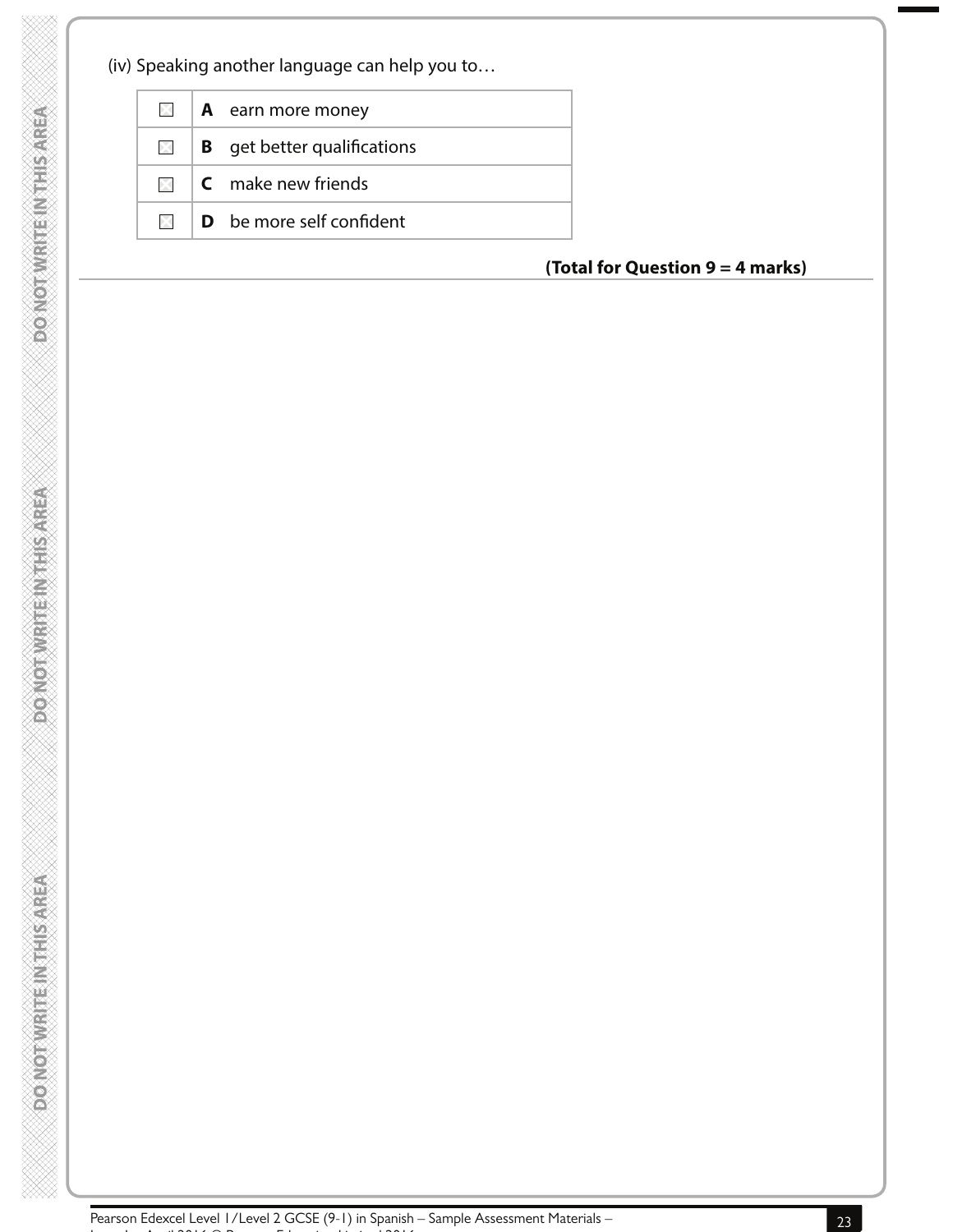| <b>Traffic bulletin in Bilbao</b>                                                                     |     |
|-------------------------------------------------------------------------------------------------------|-----|
| 10 Your family is driving in Bilbao during a holiday and there is a traffic bulletin<br>on the radio. |     |
| Listen to the bulletin and answer the following questions in English.                                 |     |
| (a) Why avoid the motorway?                                                                           | (1) |
| (b) Why avoid parking at the railway station?                                                         | (1) |
| (c) How should people travel at rush hour?                                                            | (1) |
| (d) What extra benefit can you get with your bus ticket?                                              | (1) |
|                                                                                                       |     |
| (Total for Question 10 = 4 marks)                                                                     |     |
|                                                                                                       |     |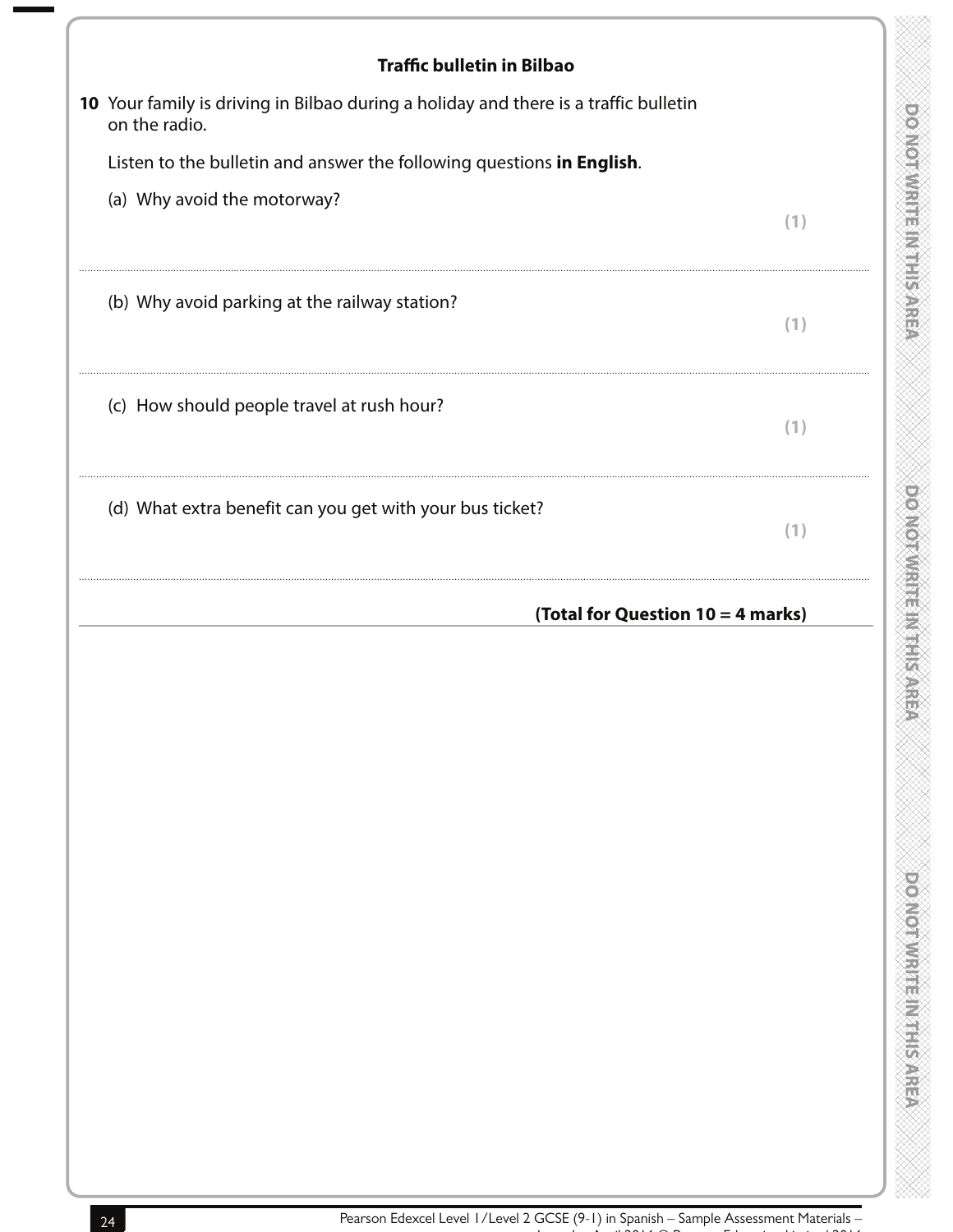## **A hotel in Castilla**

**11** You are listening to the receptionist in your hotel who is helping señor Gómez, a customer.

What would señor Gómez and his family like?

Listen to the recording and put a cross  $\boxtimes$  in each one of the **three** correct boxes.

|    | <b>Example:</b> new soap in his bathroom   |  |
|----|--------------------------------------------|--|
|    | <b>A</b> some towels                       |  |
| R. | a clean bathroom                           |  |
|    | $C$ a restaurant menu                      |  |
|    | <b>D</b> details of trips                  |  |
|    | $E$ an office to rent                      |  |
|    | <b>F</b> to exchange some money            |  |
|    | <b>G</b> directions to the shopping centre |  |

## **(Total for Question 11 = 3 marks)**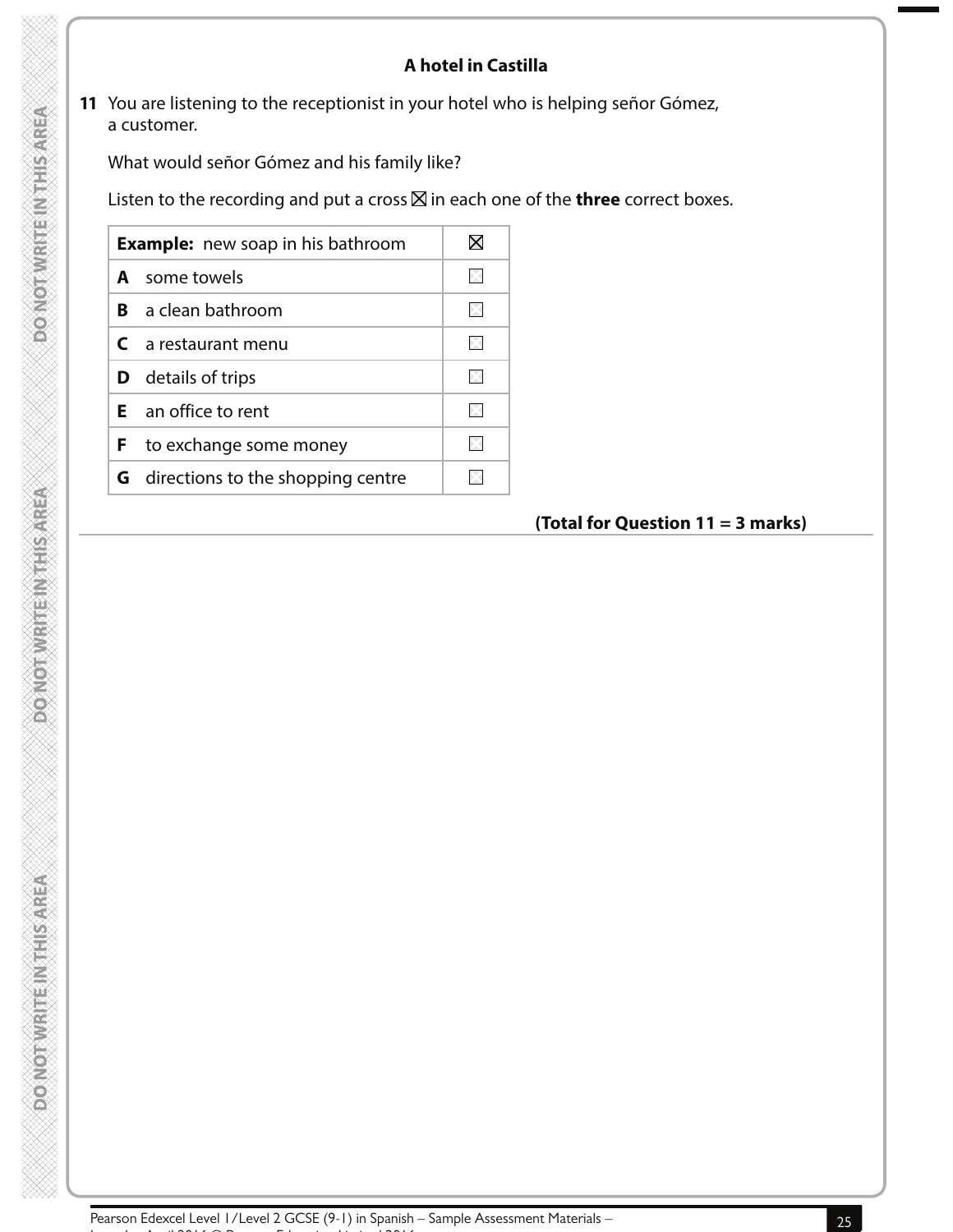| Viña del Mar Music Festival                                                                  |     |
|----------------------------------------------------------------------------------------------|-----|
| 12 You have won a Spanish language competition to attend the Viña del Mar<br>Music Festival. |     |
| Listen to the recording and answer the following questions in English.                       |     |
| (a) Why is this event important?                                                             | (1) |
| (b) When exactly does the festival take place? Give two details.                             | (2) |
| (c) What can the public vote for by sending a text message?                                  | (1) |
| (Total for Question 12 = 4 marks)                                                            |     |
| <b>TOTAL FOR SECTION A = 40 MARKS</b>                                                        |     |
|                                                                                              |     |
|                                                                                              |     |
|                                                                                              |     |
|                                                                                              |     |
|                                                                                              |     |
|                                                                                              |     |
|                                                                                              |     |
|                                                                                              |     |
|                                                                                              |     |

۳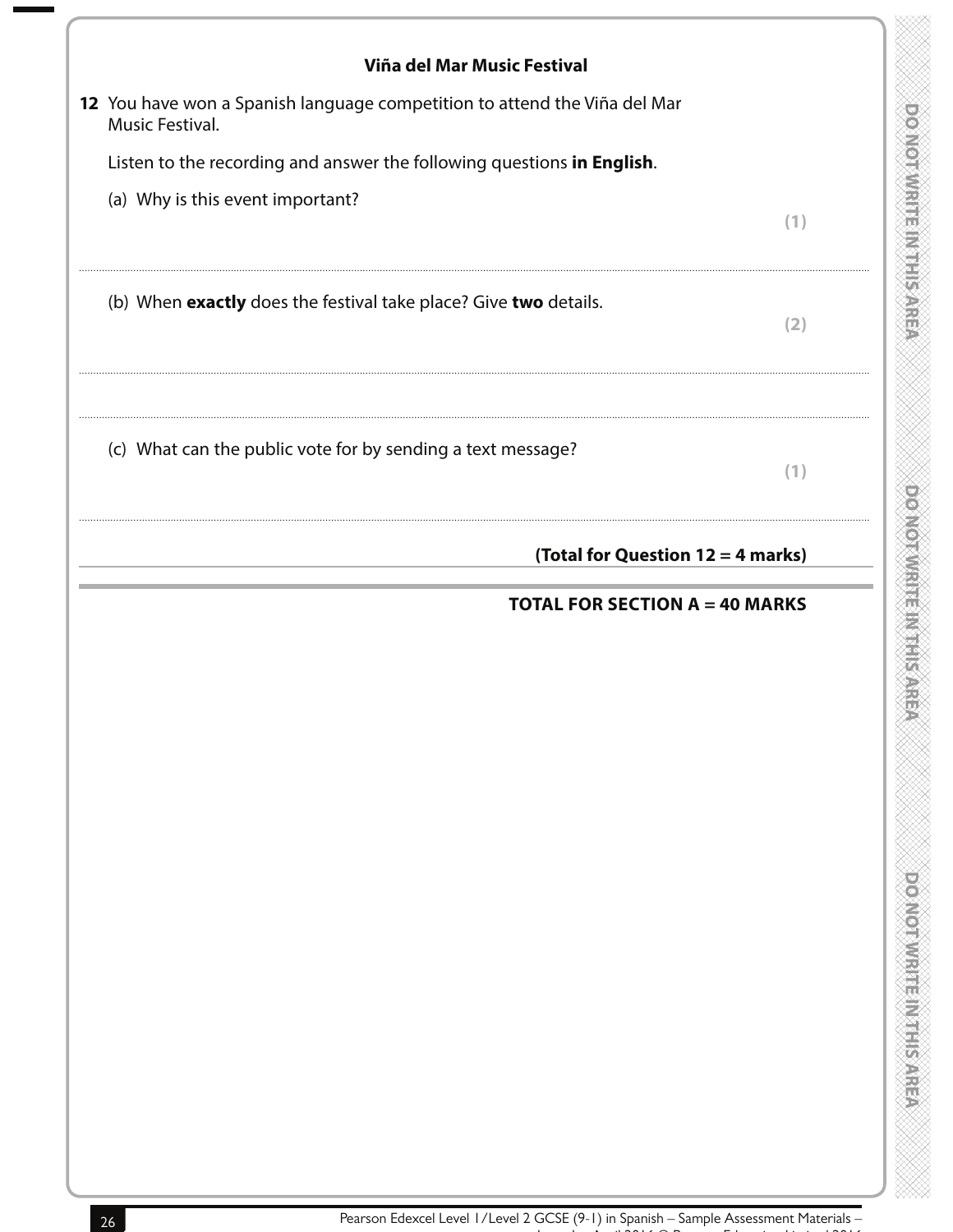## **El empleo en México**

# **13** Oyes una conversación entre James y su profesora de español.

 Rellena el espacio de cada frase con una palabra del recuadro. Hay más palabras que espacios.

| sueldo      | <del>Alicante</del>                        | la primavera |       | mes | difícil                           |
|-------------|--------------------------------------------|--------------|-------|-----|-----------------------------------|
| el invierno | alojamiento                                |              | fácil |     | tiempo libre                      |
|             | familia                                    | amigo        | año   |     |                                   |
|             | Ejemplo: James quiere ir a <b>Alicante</b> |              |       |     |                                   |
|             |                                            |              |       |     |                                   |
|             |                                            |              |       |     |                                   |
|             |                                            |              |       |     |                                   |
|             |                                            |              |       |     |                                   |
|             |                                            |              |       |     |                                   |
|             |                                            |              |       |     |                                   |
|             |                                            |              |       |     |                                   |
|             |                                            |              |       |     | (Total for Question 13 = 5 marks) |

**DOMOTWRITEINIEISAREA**